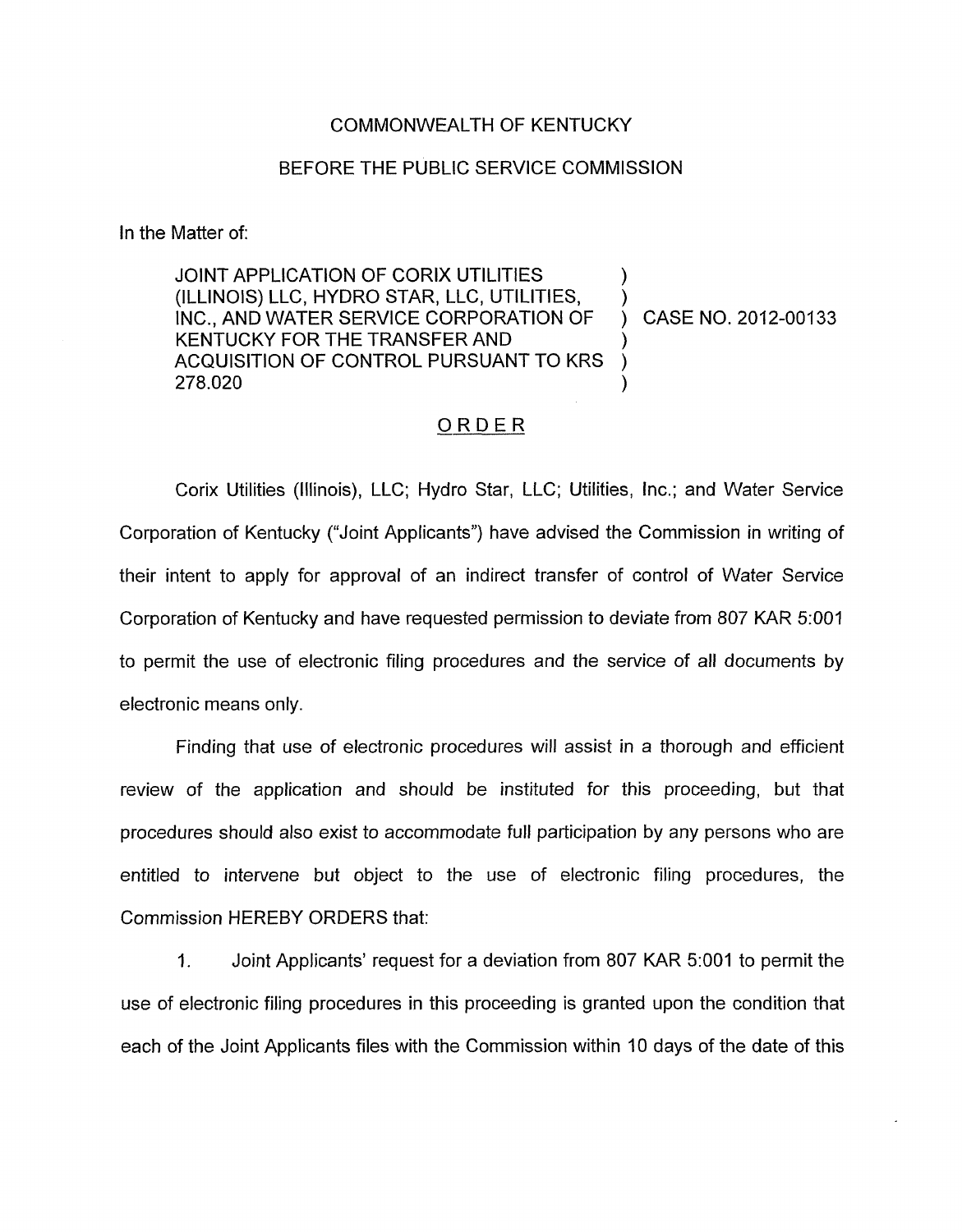Order a written waiver of all rights to service of Commission orders by United States mail.<sup>1</sup>

2. When a conflict exists between the procedures set forth in 807 KAR 5:OOl and those established in this Order, the parties shall comply with this Order.

3. All pleadings, documents, and exhibits shall be filed with the Commission by uploading an electronic version of the document using the Commission's E-Filing System at [https://psc.ky.gov/Security/account/login.aspx.](https://psc.ky.gov/Security/account/login.aspx) The filing party shall also file one original and one paper copy with the Commission.

**4.** Each file in an electronic submission shall be:

a. In portable document format except as provided in paragraph  $4(f)$  of this Order;

b. Search-capable;

c. Optimized for viewing on the Internet;

d. Bookmarked to distinguish sections of the pleading or document;

e. Scanned at a resolution of no less than 300 dots per inch if a

scanned document; and

f. If a spreadsheet, in Microsoft Excel format, self-contained, and

without any linked references to or macro commands involving external files.

5. All electronic submissions shall include an introductory file in portable document format that *is* named "Read1 st" and that contains:

a. A general description of the filing;

<sup>&#</sup>x27; KRS 278.380 does not permit the Commission to deliver orders by means of electronic transmission rather than by United States mail unless each party to the proceeding has filed a written statement with the Commission in which it waives any right to service of Commission orders by mail and states that it or its authorized agent possesses the facilities to receive electronic transmissions. KRS 278.380 places delivery of electronic transmission on the same level as delivery by United States mail. It provides that "[wlhen service of a commission order is by electronic transmission, mailing shall be deemed to have occurred on the date the transmission of the order is completed."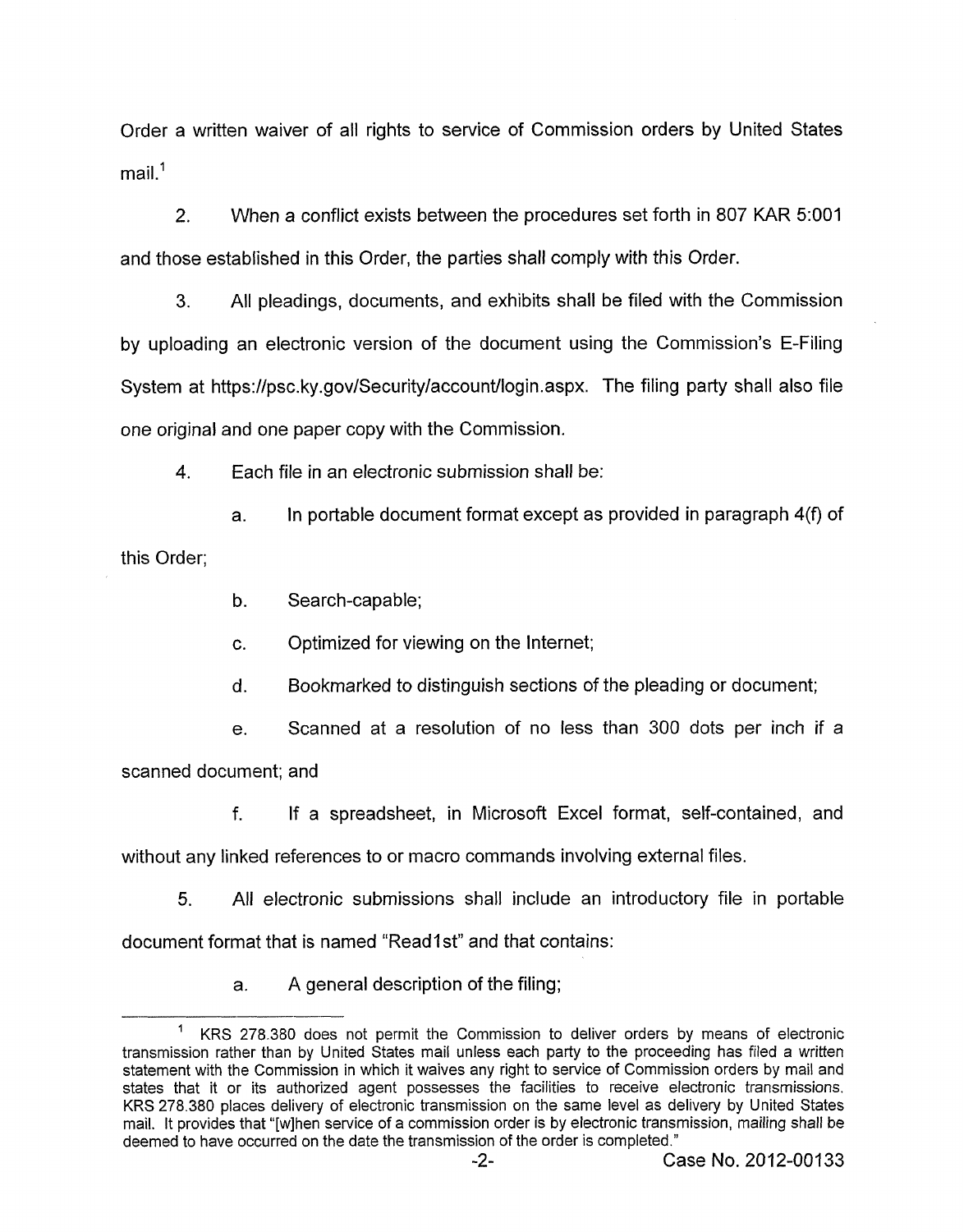b. A list of all materials not included in the electronic filing; and

c. A statement attesting that the electronically filed documents are a true representation of the original documents.

6. The "Readlst" file and any other document that normally contains a signature shall contain a signature in the electronically submitted document.

7. The electronic version of the cover letter accompanying the paper filing may substitute for a general description.

8. If the electronic submission does not include all documents contained in the paper version (e.g., confidential materials, materials that are too large or bulky to transfer by electronic medium), the absence of these documents shall be noted in the "Read1st" document.

9. 20 files. a. An electronic transmission or uploading session shall not exceed

> b. An individual file shall not exceed 50 megabytes.

c. If a filing party's submission exceeds the limitations established in paragraph 9(a) or 9(b), the filer shall make its electronic submission in two or more consecutive electronic transmission or uploading sessions.

10. When filing any document with the Commission, the filing party shall certify that:

a. The electronic version of the filing is a true and accurate copy of each document filed in paper medium;

b. The electronic version of the filing has been transmitted to the Commission; and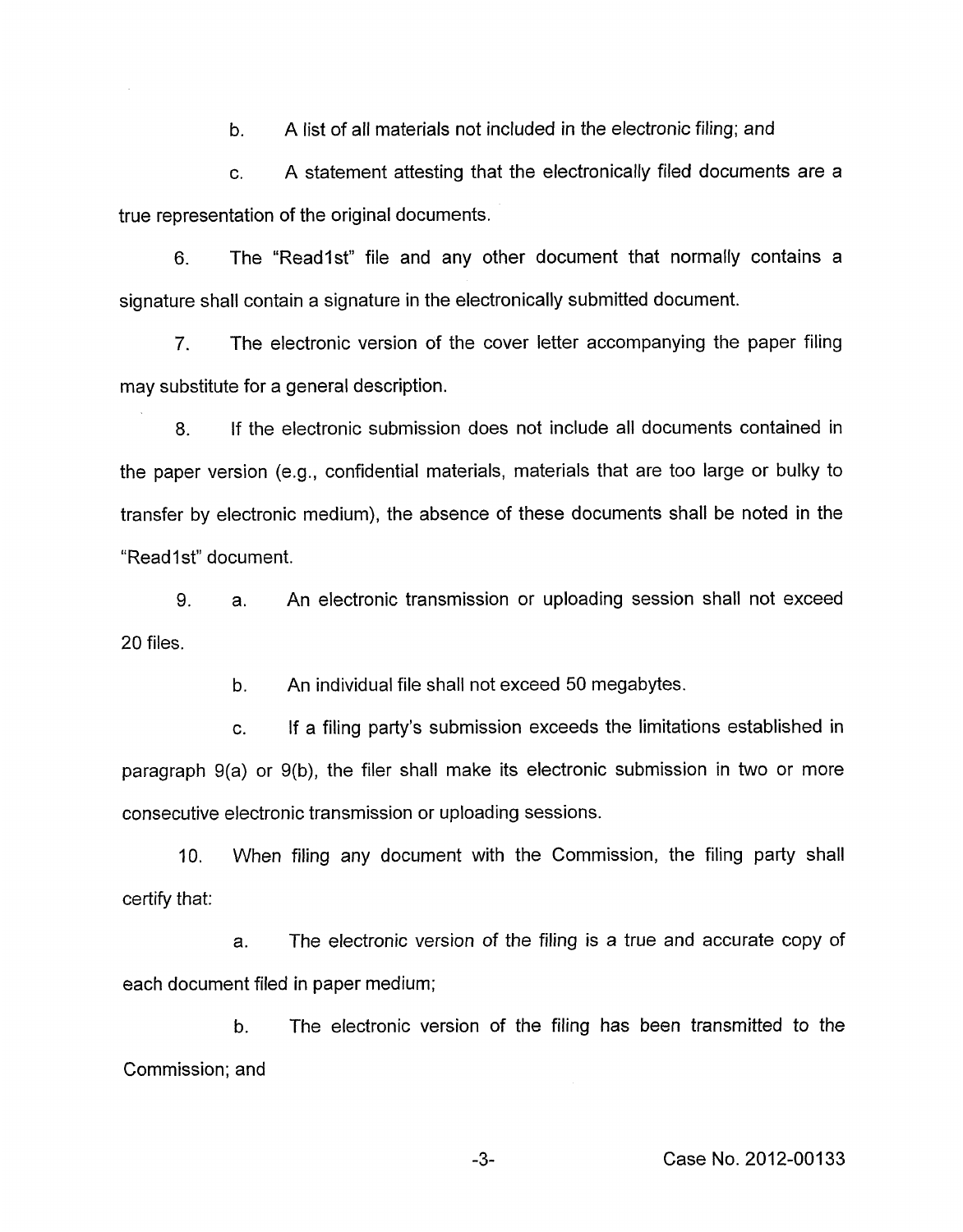c. A copy of the filing in paper medium has been mailed to all parties that the Commission has excused from participation by electronic means.

11. Upon completion of a party's uploading of an electronic submission, the Commission shall cause an electronic mail message to be sent to all parties of record advising of the electronic submission to the Commission.

12. Upon a party's receipt of this message, it shall be the receiving party's responsibility to access the Commission's electronic file depository at <http://psc.ky.gov/efs/EFS-Search.aspx>and view or download a copy of the submission.

A document shall be considered timely filed with the Commission if it has been successfully transmitted in electronic medium to the Commission within the time allowed for filing and the original and one copy in paper medium are filed at the Commission's offices no later than the second business day following the electronic filing. 13.

14. When submitting paper copies of electronically submitted documents, the filing party shall attach to the top of the paper submission a paper copy of the electronic mail message from the Commission confirming transmission and receipt of its electronic submission.

15. filing party shall: When submitting documents for which confidential treatment is sought, the

a. Submit an original in paper medium and an electronic copy of the petition requesting confidential treatment and setting forth the grounds pursuant to KRS 61.878 upon which the material should be classified as confidential and a copy of the material with those portions redacted for which confidentiality is sought.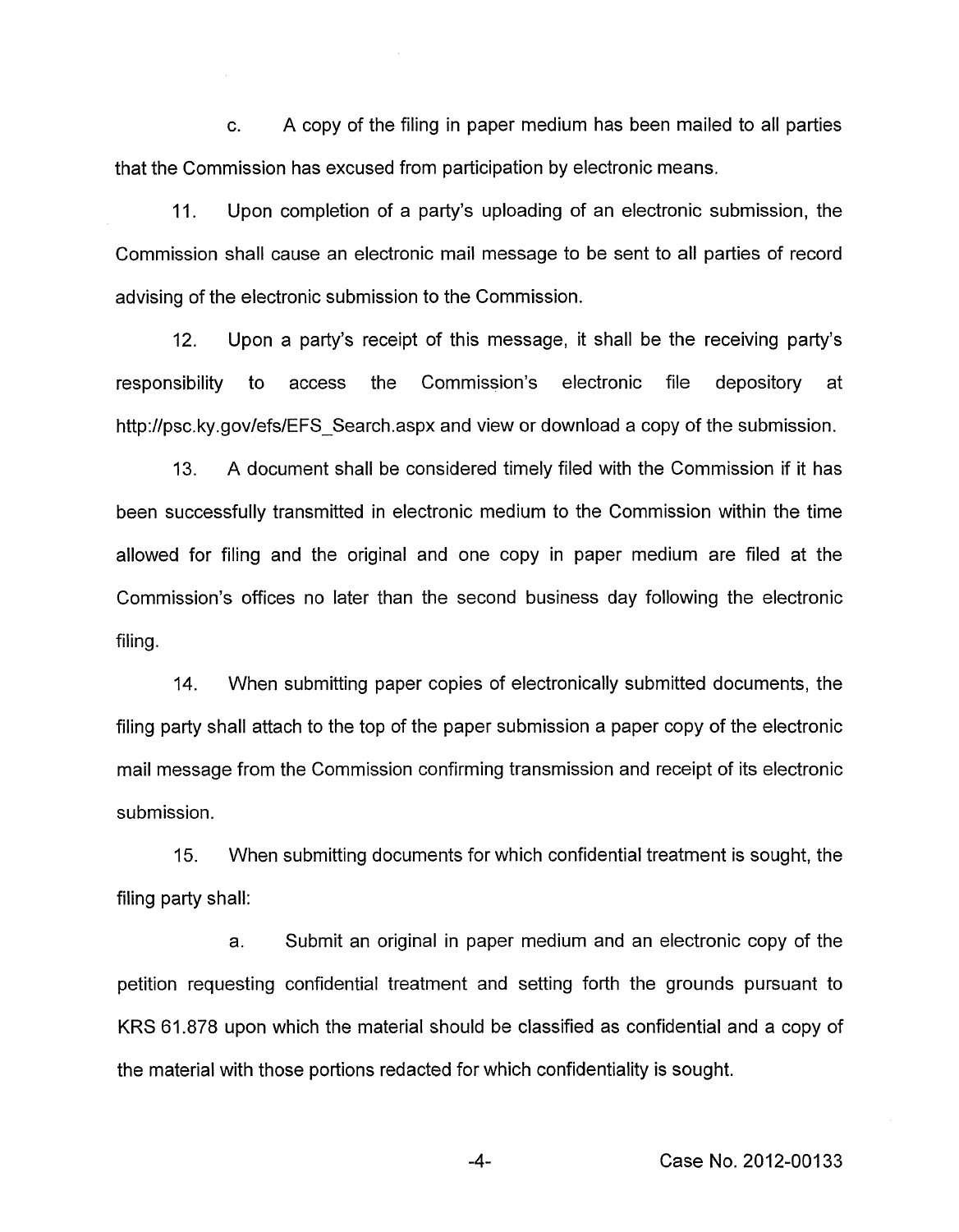b. Submit a paper copy of the material in question that identifies by underscoring, highlighting with transparent ink, or other reasonable means only those portions that would disclose confidential material unless deleted and a CD-ROM containing an electronic version of such material with highlighting.

16. Within ten days of the date of this Order, each of the Joint Applicants shall file a statement as to whether it, or its agents, are capable of receiving electronic transmissions.

17. Unless it states its objection to the use of electronic filing procedures in its motion for intervention, a party granted leave to intervene in this proceeding shall:

a. Be deemed to have consented to the use of electronic filing procedures and the service of all documents and pleadings, including orders of the Commission, by electronic means; and

b. Within seven days of the date of an Order granting its intervention, file with the Commission a written statement that:

(1) United States mail; and It waives any right to service of Commission orders by

(2) It, or its authorized agent, possesses the facilities to receive electronic transmissions.

18. If a party objects to the use of electronic filing procedures and the Commission determines that good cause exists to excuse that party from the use of electronic filing procedures, service of documents on that party and by that party shall be made in accordance with 807 KAR 5:OOl.

19. If, within 10 days of the date of this Order, any of the Joint Applicants fails to file with the Commission a written waiver of all rights to service of Commission orders

-5- Case No. 2012-00133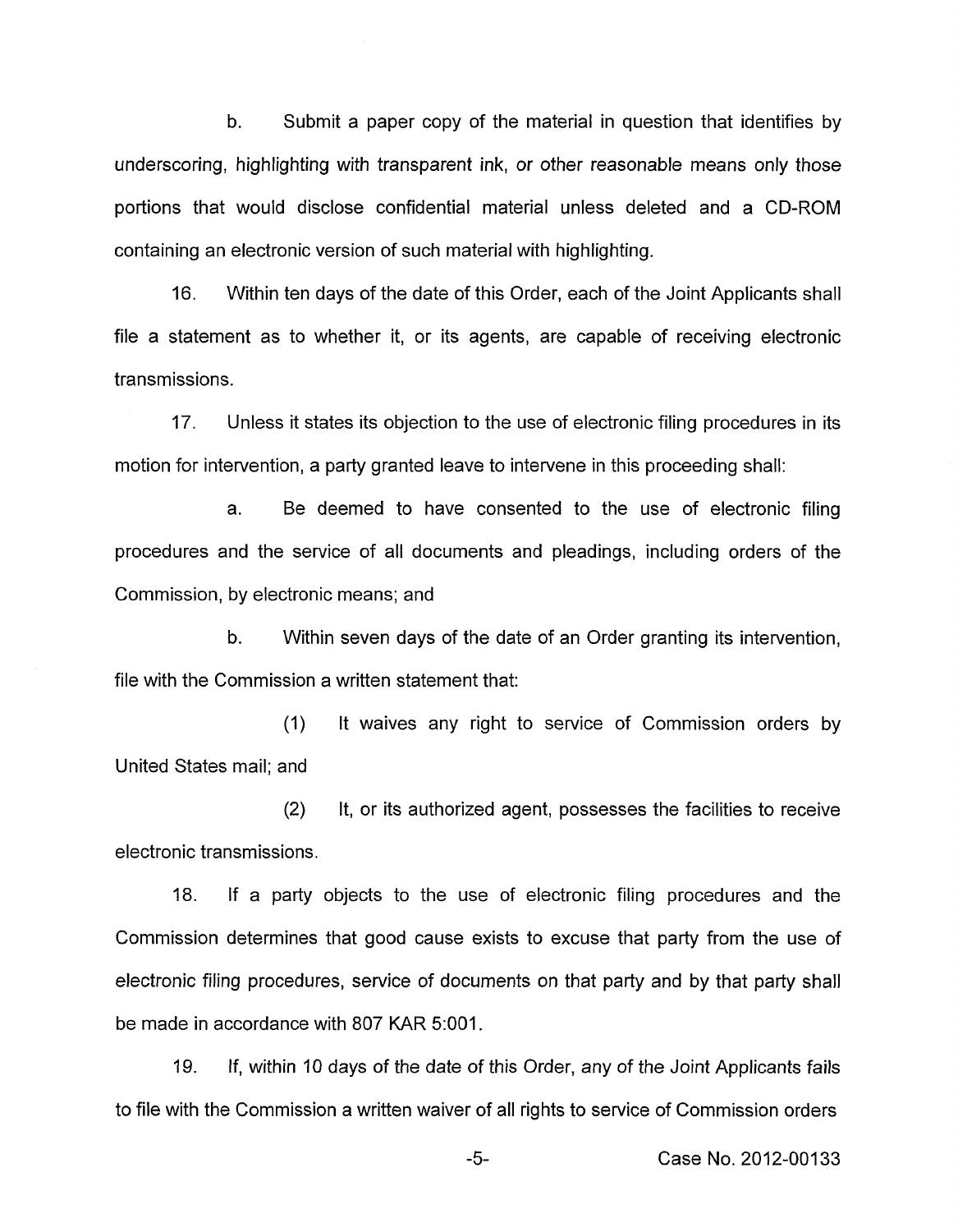by United States mail, ordering paragraphs 1 through 18 are vacated and the Joint Applicants' request for deviation is denied.

By the Commission



ΑT i**s⁄** Director

Case No. 2012-00133